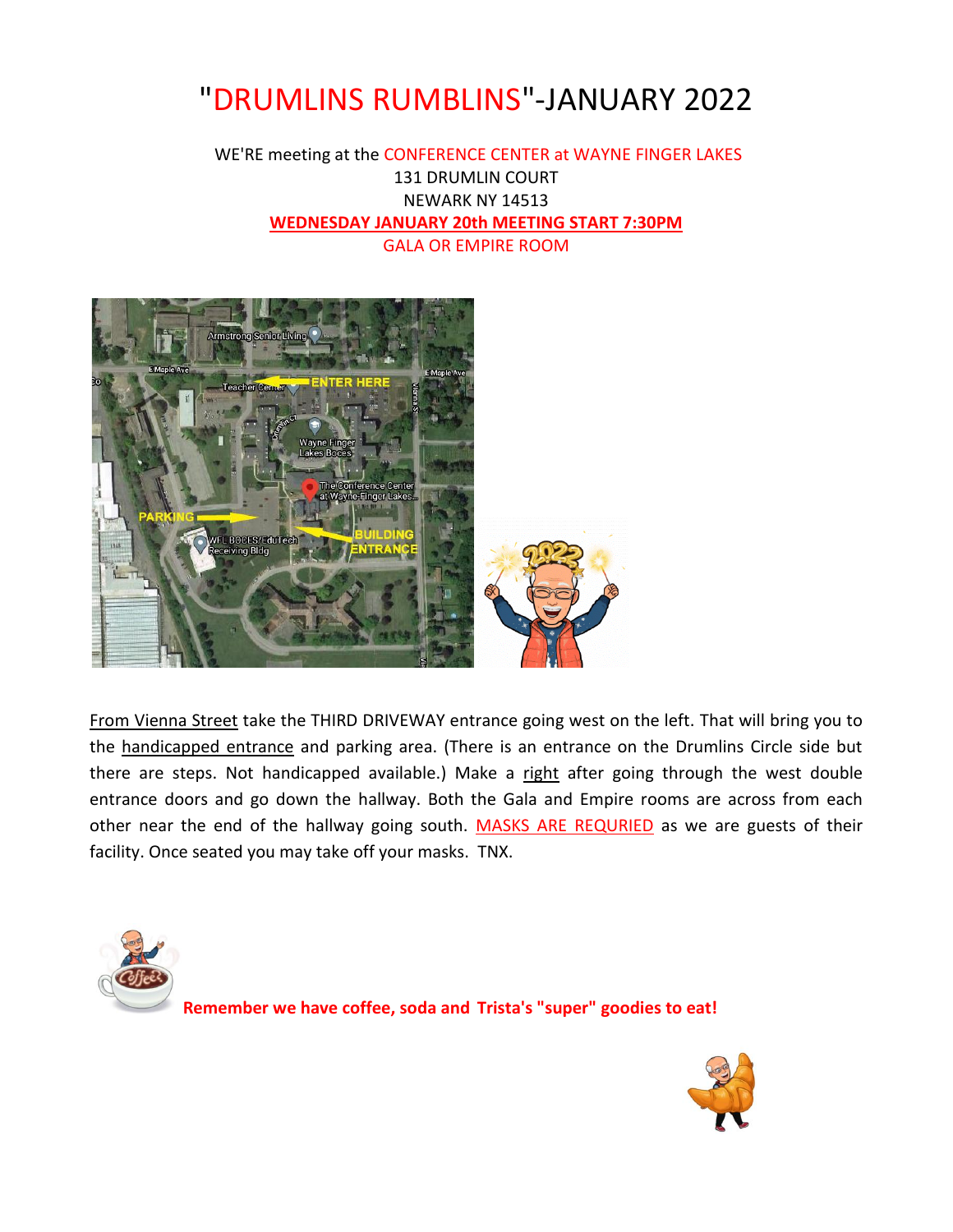#### **PRESIDENT'S KORNER**

Welcome to 2022...we will treat YOU nicely if YOU treat US nicely!

We knew 2020 was a bust but we held up hope in 2021 because there was a vaccine! Whoa, what's Delta variant? OK, seems like that's made its round, we're ok...wait Omicron?? Let's just all sit down and quietly watch 2022 come in and see whether it plans of behaving or not.

Jeff had noted some issues with the 146.685 repeater but due to his great technical abilities, it seems to have settled. However, the repeater and antenna are getting old. I've started a conversation with George Bastedo, Director of Emergency Management to see if the County would be able to help with some funding. In the meantime, we are getting some quotes and this may be our big project for 2022. We don't thank Jeff enough for what he does keeping our radio's up and running. He has help from Justin also. My personal BIG THANKS to both of you for all of your work for the club.

The new officers (most of us are old officers) of the Club take effect Jan 1. The biggest change is Walter Dutcher has "retired" as the long standing Treasurer. We offer our greatest thanks and gratitude for all Walter had done for our club for so many years. Thanks Walter, it's not enough but I am living on social security so it's all your going to get. In the same breath, we welcome Steve Verzulli as the new Treasurer. Steve has gotten all the stuff from Walter and is getting set up to manage our funds. Steve has been very helpful in many ways, so it is greatly appreciated that he stepped up to help with this position. Steve says his wife is helping him with the computer programming, so our thanks to her also. We don't appreciate how many wives make it possible for their husbands to participate. I wish we could get more women and young people involved. Spread the word to folks. The rest of the Board includes myself as President, Rich Hamill as Vice President, Russell Harris Director, Andrew Meyer Director, Harold Cheatham Director and Membership Chairman, Jeff Jensen Repeater Committee Chairman, David Taylor ARES/RACES director. We continue to have open positions for Secretary and Program Chairman. Anyone having any interest in helping the Club in those positions please let me know. They don't involve a lot of time.

It sounds like the Tour de Cure bike event may be on for this spring. It's on the calendar for June 11 so mark your calendars, let's have a great turnout for this great event. We need to dust the cobwebs off our radios, vehicles, amber flashing lights, reflective vests and do some Ham Radio Stuff this year!!! More information coming, Steve KA1CNF is working with RARA. He's working on another mobile repeater for the western end of Wayne County to provide better coverage for the Tour.

Club meeting will still be in person for those interested, on Wed Jan 19 at 7 pm at the BOCES Conference Center in Newark. Marks are required, per their policy. If there are changes, we will notify everyone via email, Facebook Page and our website [www.drumlinsarc.us.](http://www.drumlinsarc.us/) That includes cancellations for weather reasons. We will also broadcast cancellations on 146.685 every 15 minutes starting at 5 pm on meeting night. The Board will meet via online on Monday Jan 10 at 6 pm. If any member is interested, please email me and I'll send you an invitation via email. If you have any business to bring up to the Board please email me.

Jeff, N2MKT will be doing a presentation on Node Red which is a way to automate different programs to help simplify your radio shack. It will be very informative so come learn about some more modern ways to update your shack.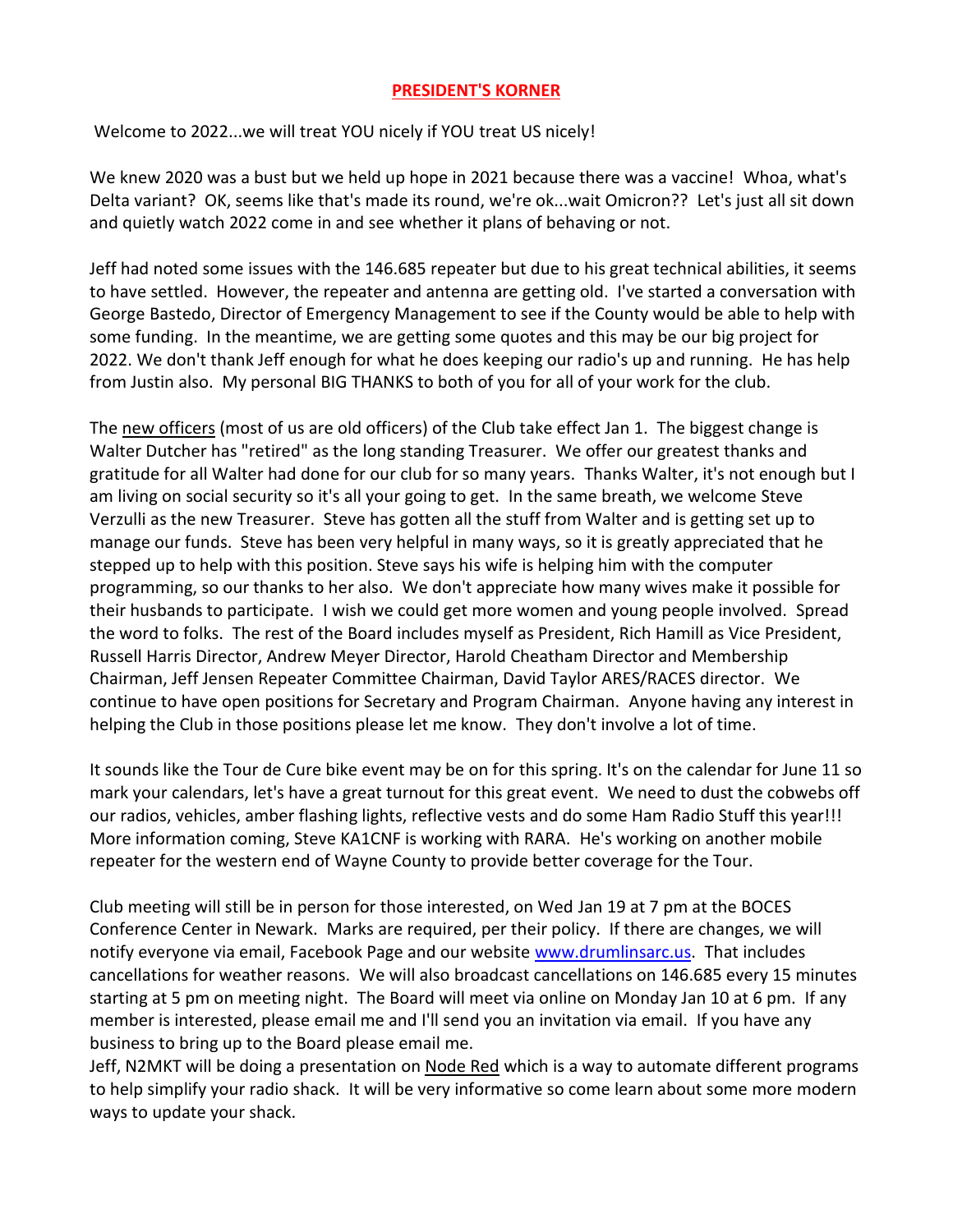Memberships need to be renewed annually. There will be NO cost for 2022 Memberships but each member needs to go to [www.drumlinsarc.us](http://www.drumlinsarc.us/) click on Join and renew their membership and update information so we keep our records up to date.

Use of our Repeaters must conform to FCC and Drumlins regulations. A few things that are not allowed are discussions of politics, religion or sensitive matters; cursing or bad language (unless you are involved in a car accident while talking on the radio (Hi, hi hi). Also, any discussion or promotion of doing personal or private business is prohibited.

Our repeaters are monitored and recorded by Broadcastify (in case you want to listen you can find us on that App) so there are ears everywhere. We are NOT CB radio, we are licensed and have a responsibility to act accordingly. Please treat Amateur Radio with respect for the fun hobby we all enjoy.

OK, I think I've rambled enough. Dave Taylor will have trouble fitting all this into his newsletter. I do want to start off 2022 by recognizing everyone on the Board who do take time from their own schedules to keep Drumlins ARC going. Thank you for your service to the Club. Welcome 2022, let's make it a Great Year for Amateur Radio and Drumlins!

Happy New Year, 73

Bill Tegtmeyer, KD2DNO, President (again..start thinking of a new President!!)





Welcome to a New Year!  $54M\%$  At this time I do not know a thing about the timing of this New Year's Ginna drill. There is a MARS COMEX 22-1 coming up and since in the past I have "called wolf" to many times about amateur participation that for the time being I will only email the club if something really truthfully comes out.

At the DARC board meetings via Skyp, there has been a discussion for RACES to have a "training," a.k.a. a fun Saturaday where we could practice our drill skills especially for new members but even us "old" members could use. Hi hi. Winter is a hard time for consistent weather but maybe in March nearer to spring we could have a breakfast at a local resturant and a fun "radio" time. All of us can either be educated or re-educated practincing with the different RACES radio posotions at the EMO. We'll coordinate with George (Bastedo) for a free Saturday.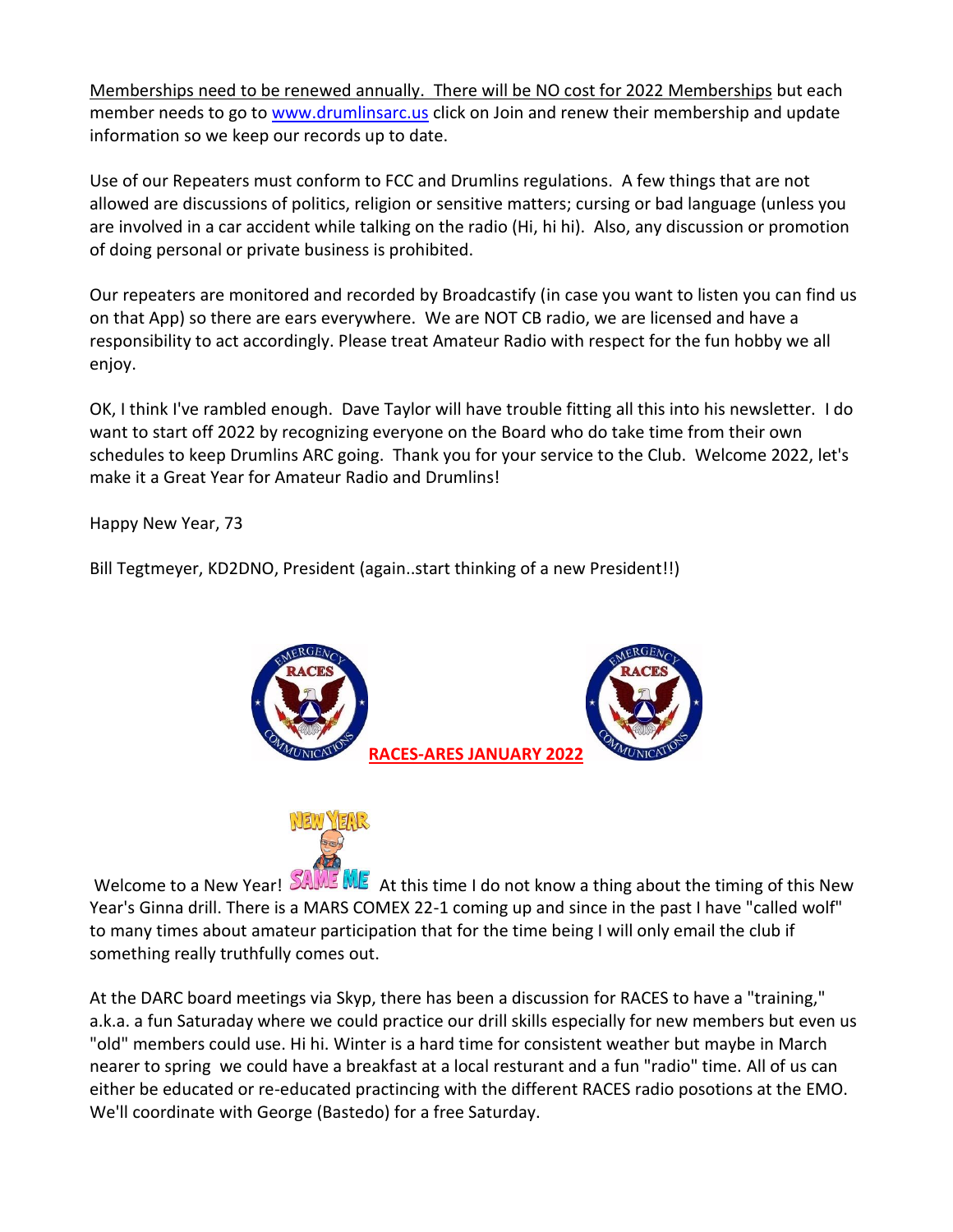

As I type this newsletter the weather is not looking so nice. We have been very very fortunate with the weather. The last time RACES was "called out" was during the big winds of "Sandy." Remember Hurricane Sandy in October 2012? Although I was NCS with a couple of RACES members doing the footwork via vehicles and radio, I was at the home QTH on Jackson Street Palmyra on the computer via the internet reporting to the Wayne County EMO. Of course, it was easy breezy by all means. We are so lucky to be in an area absent normally of hurricanes, tornadoes, mud slides, flooding, earthquakes, etc., you know what I am getting at, are rare happenings. Thankfully, we are not "called out" very often. Believe me, thankful is good. When I am doing the WARECS SOP on Sunday evenings, I jest a lot about hearing the silence asking for any "emergency traffic." But I am glad that silence is there!



(You know me. It is not often I am silent. Hi hi.) Stay tuned.

Hope you survived the big snow storm coming in. I know we were prepared. These days more people can stay home to work! This is one thing about Covid that has changed our world to something good. Unless you are an essential worker it is nice not to have to travel in the bad snowy weather. It may mean no more "snow days" off from school for school-ers as Zoom has come about too. Hi hi. (Glad I am retired. Hi hi.)

73 & 88, "Talks to Much" Dave, KB2KBY





P.S. XYL in pic A was sick of seeing our wall in December so got these guys to look at. Pic B is Monday Jan 17th. Hi hi. Different scene for sure. I think we made up for our 13.5" behind snow fall total. Hi hi.

#### **DARC PROGRAM**

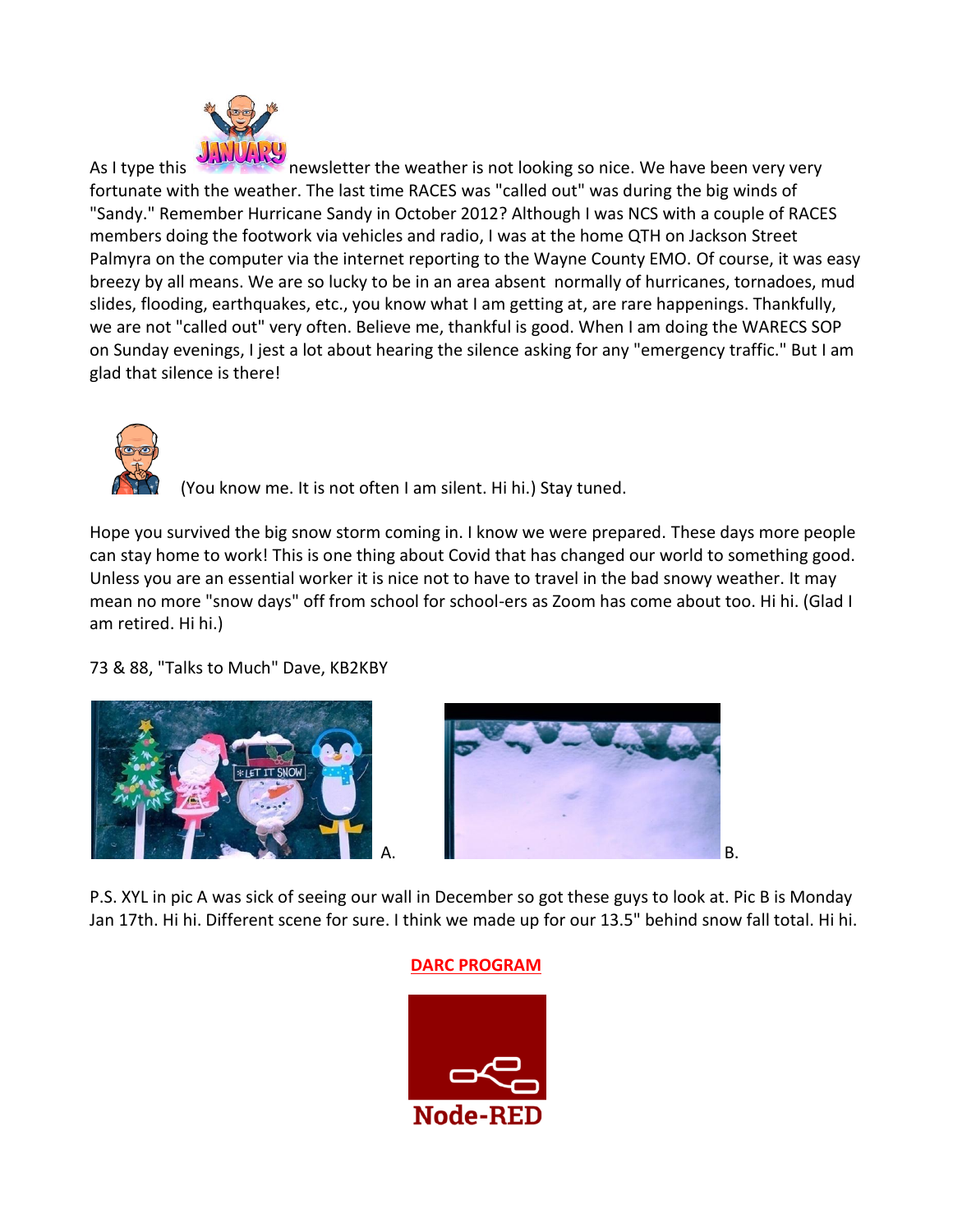Node-RED is a programming tool for wiring together hardware devices, APIs and online services in new and interesting ways. It provides a browser-based editor that makes it easy to wire together flows using the wide range of nodes in the palette that can be deployed to its runtime in a singleclick. (???????? What!)





Jeff, N2MKT, is one of our club's tech "gurus" and hopefully that is enough to entice you to come and see what the Node-Red is all about.

#### **KB2NCI SIARC "HEALTH and WELFARE" NET**



Believe it or not, but KB2NCI, Tom, is still NCS for the weekday nights health and welfare nets at 8:00PM (2000hrs), on the 146.820 repeater (110.9 input). Only the SIARC meeting night the second Wednesday is the exception. Tom will ask for Ontario County areas first and then ask for checkins outside of Ontario County. Our club meeting this January 19th, will be 471 nets. "FB," Tom!

#### **REPEATER REPORT JANUARY 2022**

#### **Repeater Report January 2022---**

**146.685-** Had internet switch fail at my house which was replaced with a gigabit switch, which lead me to replace a cat 6 cable also..then had an issue with the allstar/raspberry pi which had a software problem with the echolink module… rebuilt the node with updates….

Then had a zoom meeting with Steve KA1CNF regarding this year`s Tour de Cure and making some improvements to coverage of 685… Steve is looking into building a remote receiver that will either be at his house or at Xerox... If it's at Xerox it will be a simplex node on a simplex freq. More to follow

**On 12/17- I** went to the hill to try and find where this new static/crackling noise was coming from… It dawned on me that .685 was the only repeater that had a bulkhead fitting attached to the cabinet, that could be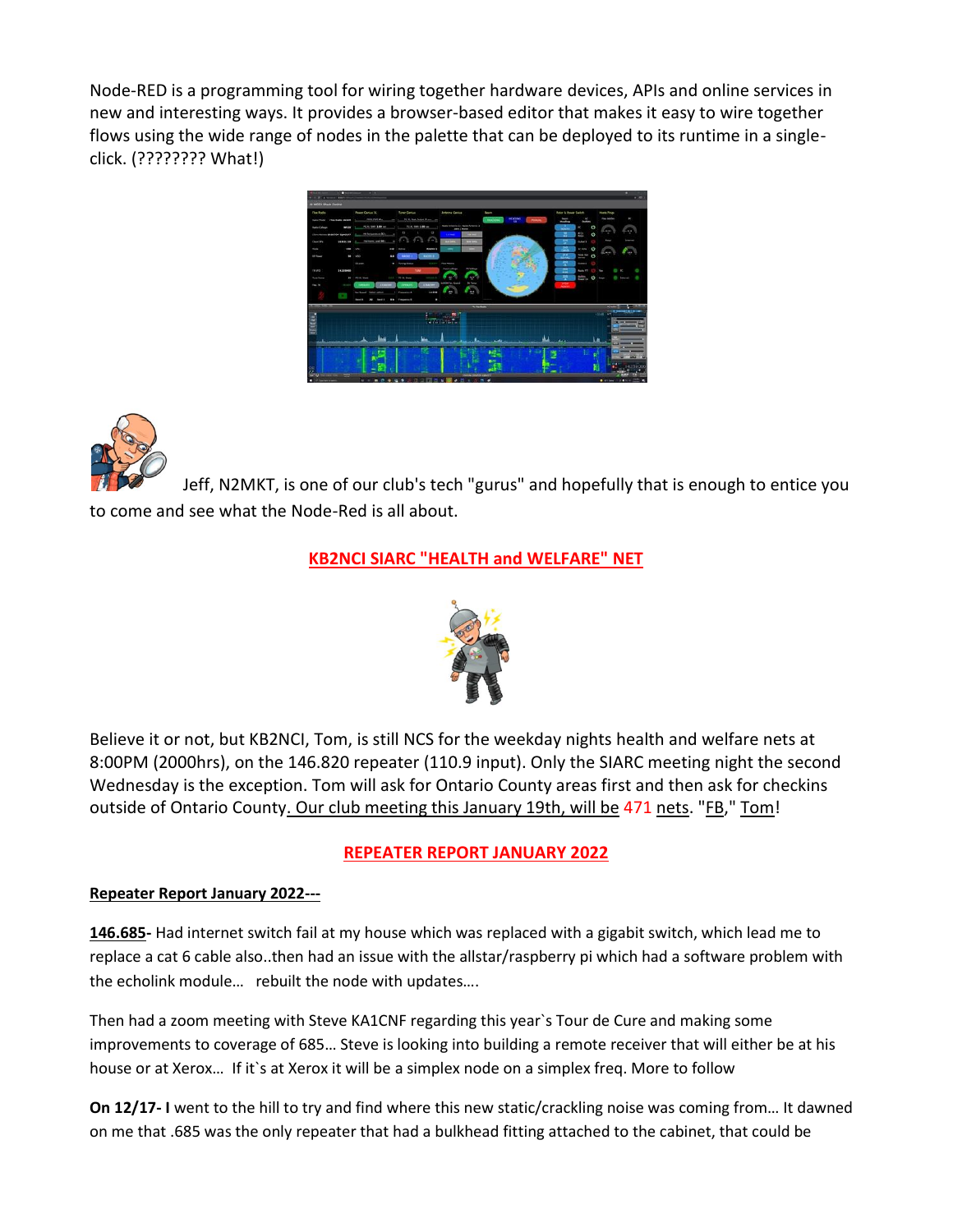causing a potential ground loop… I removed the bulkhead fitting so that the superflex went from the polyphaser to the duplex.. I also added ferrite core material to the superflex in case any common mode was on the coax. I then took a look at the tower at noticed that there was 2 lightening /guy cable going down the tower which were loose., almost like they stretched .. When I wiggled the cable, while I keyed the repeater, I noticed the crackling noise. RF was exciting the cable and causing the crackling noise… Anything loose on a tower can cause this condition. **Picture below**

#### **Bill was getting some quotes on getting a new repeater and talking with George about it…more to come!**

**146.745-** Working and sounding good.

**224.900-**Could make some improvements if we have any interest to -"amplifier" increase from 30 watts to 50?

**444.750**- Rebooted laptop for wires-x …

**73, Jeff, N2MKT**



#### **FINAL NOTES**

Our Stu, KC2KJO, is always doing something in his "radio" business. He got a 3D printer and here is one of his projects. Stu had to organize his work area with his Bird "thing-a-ma-jigs" he has to switch out. (Like that very scientific term? Hi hi.) So he made this form with his 3D printer to keep those little "critters" more organized. (Do I sound a little envious? Sure am! Hi hi.) Nice job, Stu. Very clever!





- - - - - - - - - - - - - - - - - - - - - - - - - - - - - - - - - - - - - - - - - - - - - - - - - - - - - - - - - - - - - - - - - - - - - - - - - - - - - -

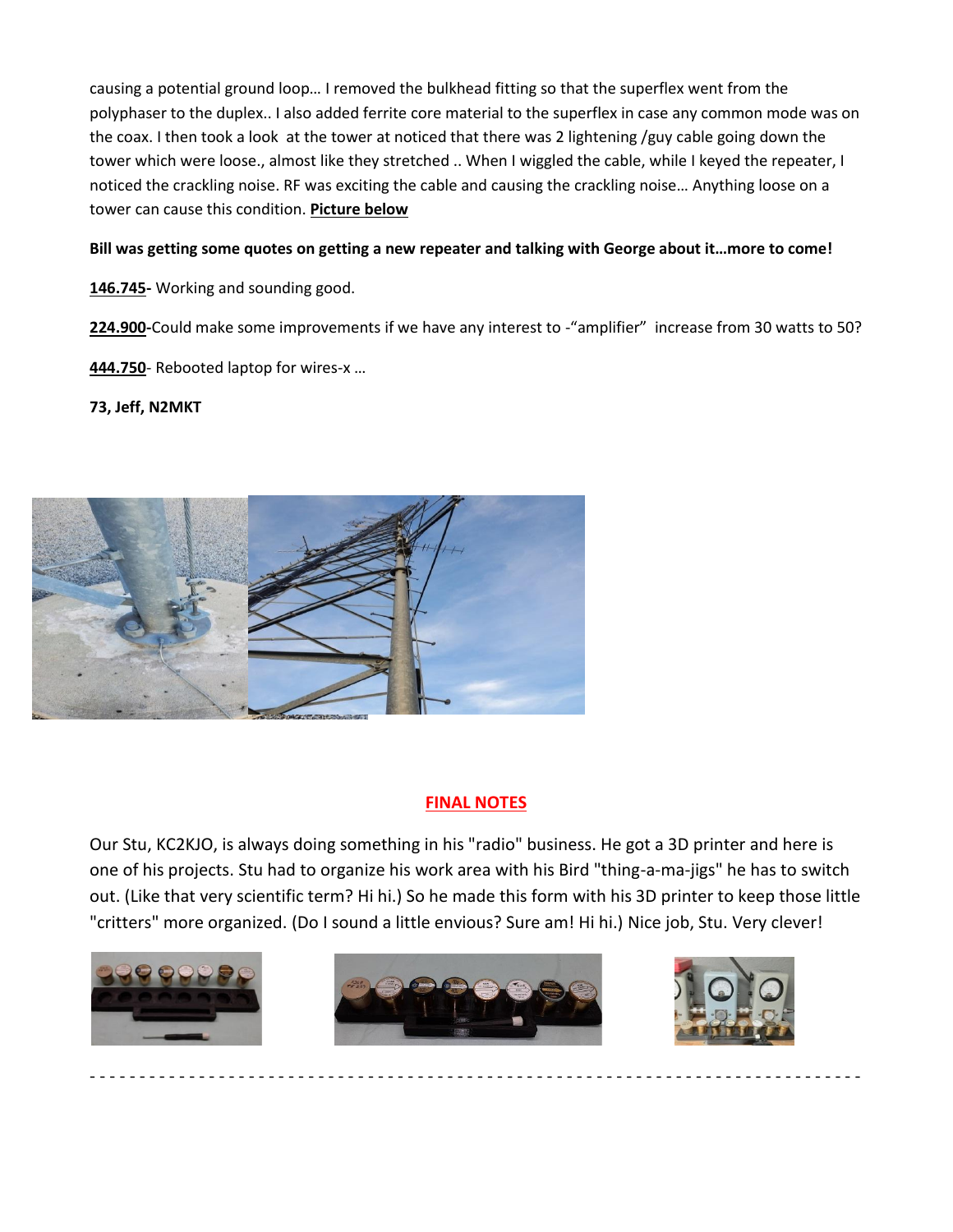Brenda, K2MPE's XYL, gave me this clip out of "The Times of Wayne County" about using Radio.net for foreign language lessons. There is a free app on the APP store you can even use your cell phone.

**November 14, 2021** 

### by Matilda Charles

Here we are, still stuck mostly at home for another winter. Looking for ways to get out, even if it's only mentally, I've discovered internet radio.

It's easy to get started. I went to Radio.net (with 33,000 stations around the world) and on a whim I typed in Ireland for a search function. That got me 15 stations in Ireland. I tried Canada, and that netted me 44 stations. Searching for France, I found 798 stations. I went with a French talk show aimed at seniors and have been able to test the free French lessons I've been taking online with Duolingo.

If you get hooked on listening to the radio on your computer, you might consider investing in a good pair of speakers. I prefer the wired speakers, as opposed to struggling with Bluetooth connections, and a decent set can be had for less than \$25. I'm still using a pair of 3-inch cube speakers with a **Times of Wayne County** 

# **Foreign Radio Stations and Language Lessons**

very handy volume button that I purchased seven years ago.

As for the free French lessons on Duolingo (duolingo.com), I've decided to start again at the beginning. There are four goal levels: casual, regular, serious and intense, meaning 5, 10, 15 or 20 minutes per day of instruction. Now that I've found that French talk show, not to mention all the other 797 French stations, I'm going to get more serious about learning French.

On Radio.net there was an offer to get a free phone app at the App store or on Google Play, but you can just click the green arrow for connection. One thing to keep in mind about radio apps for phones or tablets -- they do use data. If you're on a cellphone plan, make sure you are using Wi-Fi, or be aware of how much data you are using. You can always listen on the computer. (c) 2021 King Features Synd., Inc.

I apologize to Brenda for getting this in the newsletter so late. You can see by the date it has been awhile. Hi hi. Radio is how I got my interest in the future with ham radio and of course Uncle Sam helped too. I had an old Philco broadcast and shortwave cabinet radio in my upstairs unheated bedroom. I just laid a wire antenna on the floor for an antenna. I was a SWL-er, a.k.a. ShortWave Listener. This was all I had until I bought a Hammerlund HQ-100 from an ASA GI that was in my section at NSA as a "short timer" getting discharged soon for \$50. I had to negotiate two monthly payments as I was living on \$78 a month at the time. It was a lot of "bucks" for a lowly E-4. I was sending \$100 home to my bank account too. Hi hi. Thanks, Brenda. Any members who come across interesting stuff for the newsletter, send it to me.

- - - - - - - - - - - - - - - - - - - - - - - - - - - - - - - - - - - - - - - - - - - - - - - - - - - - - - - - - - - - - - - - - - - - - - - - - - - - - - - - - - - -